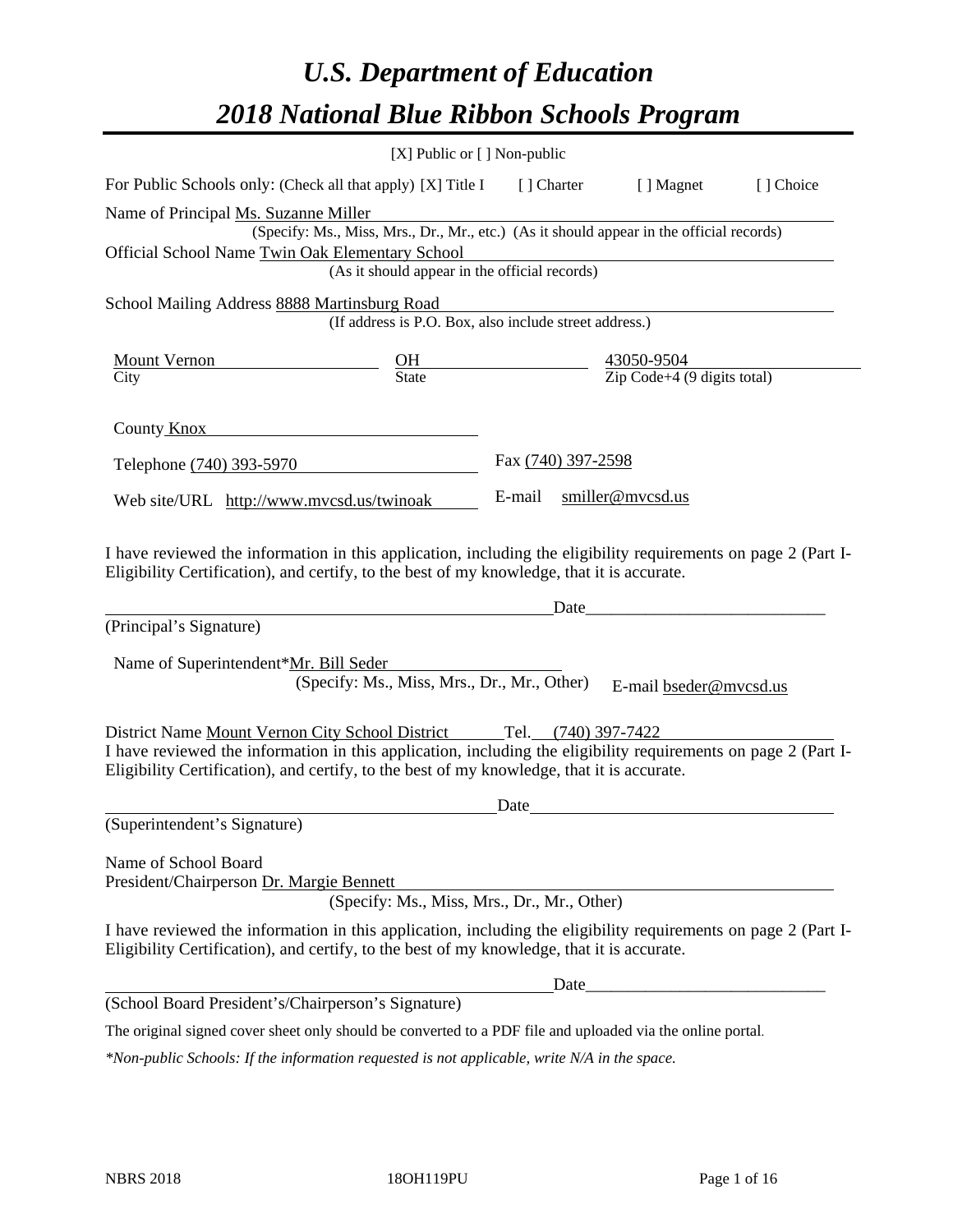The signatures on the first page of this application (cover page) certify that each of the statements below, concerning the school's eligibility and compliance with U.S. Department of Education and National Blue Ribbon Schools requirements, are true and correct.

- 1. The school configuration includes one or more of grades K-12. (Schools on the same campus with one principal, even a K-12 school, must apply as an entire school.)
- 2. All nominated public schools must meet the state's performance targets in reading (or English language arts) and mathematics and other academic indicators (i.e., attendance rate and graduation rate), for the all students group and all subgroups, including having participation rates of at least 95 percent using the most recent accountability results available for nomination.
- 3. To meet final eligibility, all nominated public schools must be certified by states prior to September 2018 in order to meet all eligibility requirements. Any status appeals must be resolved at least two weeks before the awards ceremony for the school to receive the award.
- 4. If the school includes grades 7 or higher, the school must have foreign language as a part of its curriculum.
- 5. The school has been in existence for five full years, that is, from at least September 2012 and each tested grade must have been part of the school for the past three years.
- 6. The nominated school has not received the National Blue Ribbon Schools award in the past five years: 2013, 2014, 2015, 2016, or 2017.
- 7. The nominated school has no history of testing irregularities, nor have charges of irregularities been brought against the school at the time of nomination. The U.S. Department of Education reserves the right to disqualify a school's application and/or rescind a school's award if irregularities are later discovered and proven by the state.
- 8. The nominated school has not been identified by the state as "persistently dangerous" within the last two years.
- 9. The nominated school or district is not refusing Office of Civil Rights (OCR) access to information necessary to investigate a civil rights complaint or to conduct a district-wide compliance review.
- 10. The OCR has not issued a violation letter of findings to the school district concluding that the nominated school or the district as a whole has violated one or more of the civil rights statutes. A violation letter of findings will not be considered outstanding if OCR has accepted a corrective action plan from the district to remedy the violation.
- 11. The U.S. Department of Justice does not have a pending suit alleging that the nominated school or the school district as a whole has violated one or more of the civil rights statutes or the Constitution's equal protection clause.
- 12. There are no findings of violations of the Individuals with Disabilities Education Act in a U.S. Department of Education monitoring report that apply to the school or school district in question; or if there are such findings, the state or district has corrected, or agreed to correct, the findings.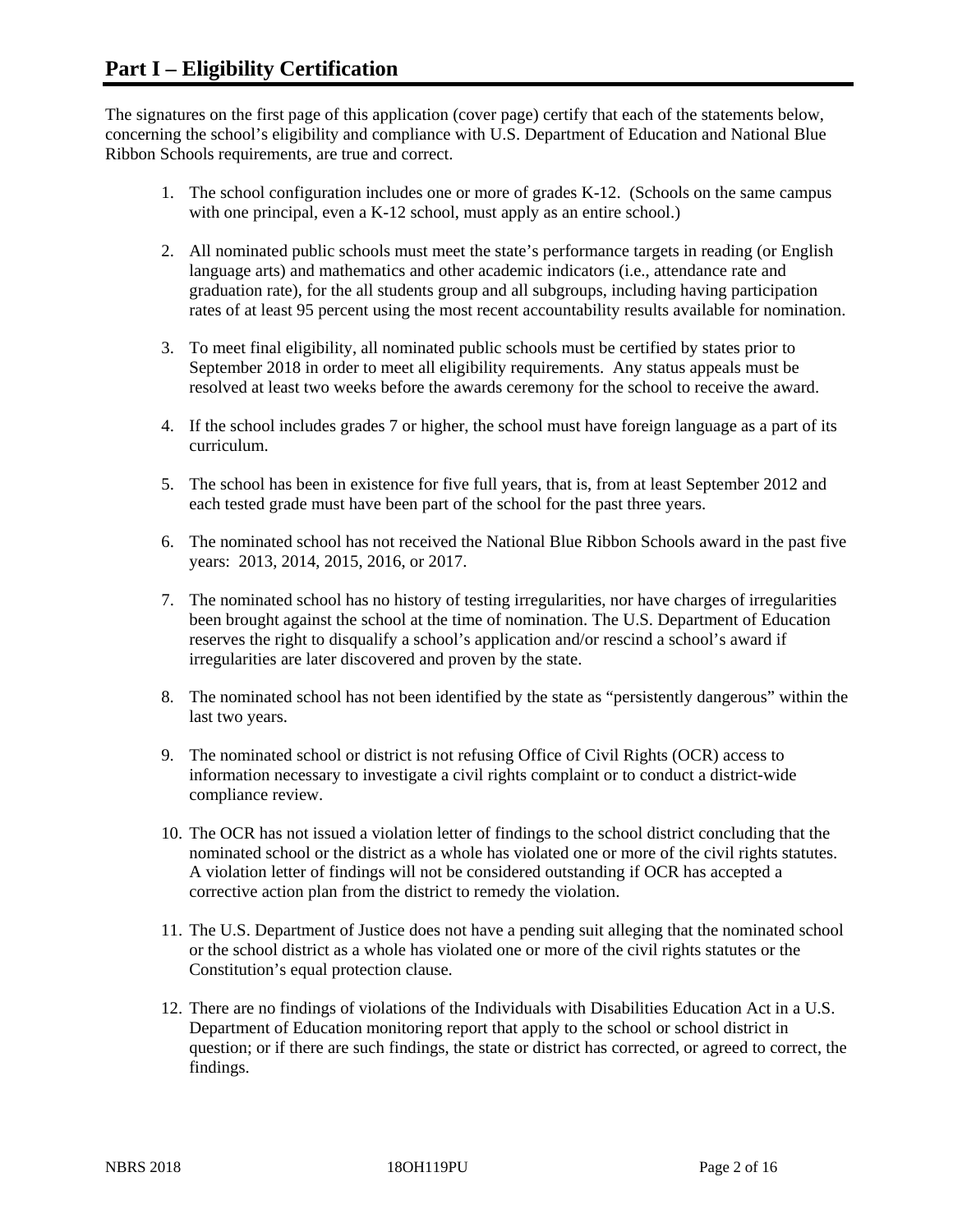## **PART II - DEMOGRAPHIC DATA**

#### **Data should be provided for the most recent school year (2017-2018) unless otherwise stated.**

#### **DISTRICT**

1. Number of schools in the district  $6$  Elementary schools (includes K-8) (per district designation): 1 Middle/Junior high schools 1 High schools 0 K-12 schools

8 TOTAL

**SCHOOL** (To be completed by all schools)

2. Category that best describes the area where the school is located:

[] Urban or large central city

[ ] Suburban

[X] Rural or small city/town

3. Number of students as of October 1, 2017 enrolled at each grade level or its equivalent in applying school:

| Grade                           | # of         | # of Females | <b>Grade Total</b> |
|---------------------------------|--------------|--------------|--------------------|
|                                 | <b>Males</b> |              |                    |
| <b>PreK</b>                     | 0            | $\theta$     | 0                  |
| $\mathbf K$                     | 34           | 28           | 62                 |
| $\mathbf{1}$                    | 35           | 30           | 65                 |
| 2                               | 32           | 32           | 64                 |
| 3                               | 27           | 33           | 60                 |
| 4                               | 28           | 35           | 63                 |
| 5                               | 41           | 29           | 70                 |
| 6                               | 0            | 0            | 0                  |
| 7                               | 0            | $\Omega$     | 0                  |
| 8                               | 0            | $\theta$     | 0                  |
| 9                               | 0            | 0            | 0                  |
| 10                              | 0            | 0            | 0                  |
| 11                              | 0            | 0            | 0                  |
| 12 or higher                    | 0            | $\Omega$     | 0                  |
| <b>Total</b><br><b>Students</b> | 197          | 187          | 384                |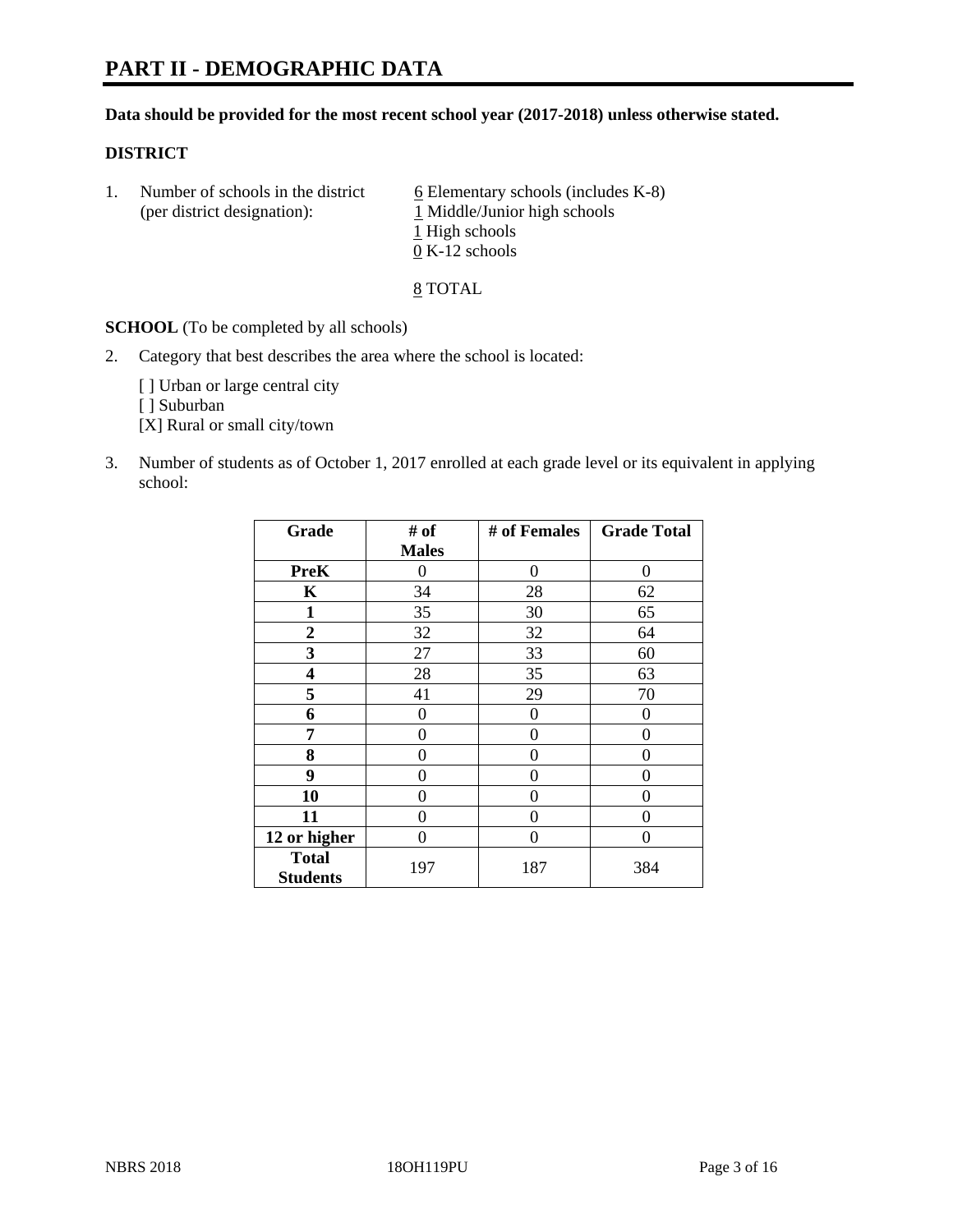4. Racial/ethnic composition of  $\qquad 0\%$  American Indian or Alaska Native the school: 1 % Asian

 % Black or African American % Hispanic or Latino % Native Hawaiian or Other Pacific Islander 90 % White % Two or more races **100 % Total**

(Only these seven standard categories should be used to report the racial/ethnic composition of your school. The Final Guidance on Maintaining, Collecting, and Reporting Racial and Ethnic Data to the U.S. Department of Education published in the October 19, 2007 *Federal Register* provides definitions for each of the seven categories.)

5. Student turnover, or mobility rate, during the 2016 – 2017 school year: 7%

If the mobility rate is above 15%, please explain.

This rate should be calculated using the grid below. The answer to (6) is the mobility rate.

| <b>Steps For Determining Mobility Rate</b>         | Answer |
|----------------------------------------------------|--------|
| (1) Number of students who transferred to          |        |
| the school after October 1, 2016 until the         | 19     |
| end of the 2016-2017 school year                   |        |
| (2) Number of students who transferred             |        |
| <i>from</i> the school after October 1, 2016 until | 9      |
| the end of the 2016-2017 school year               |        |
| (3) Total of all transferred students [sum of      | 28     |
| rows $(1)$ and $(2)$ ]                             |        |
| (4) Total number of students in the school as      |        |
| of October 1, 2016                                 | 384    |
| (5) Total transferred students in row (3)          |        |
| divided by total students in row (4)               | 0.07   |
| $(6)$ Amount in row $(5)$ multiplied by 100        |        |

6. English Language Learners (ELL) in the school:  $1\%$ 

4 Total number ELL

Specify each non-English language represented in the school (separate languages by commas): Spanish

7. Students eligible for free/reduced-priced meals:  $\frac{14\%}{52}$  Total number students who qualify:  $\frac{14\%}{52}$ Total number students who qualify: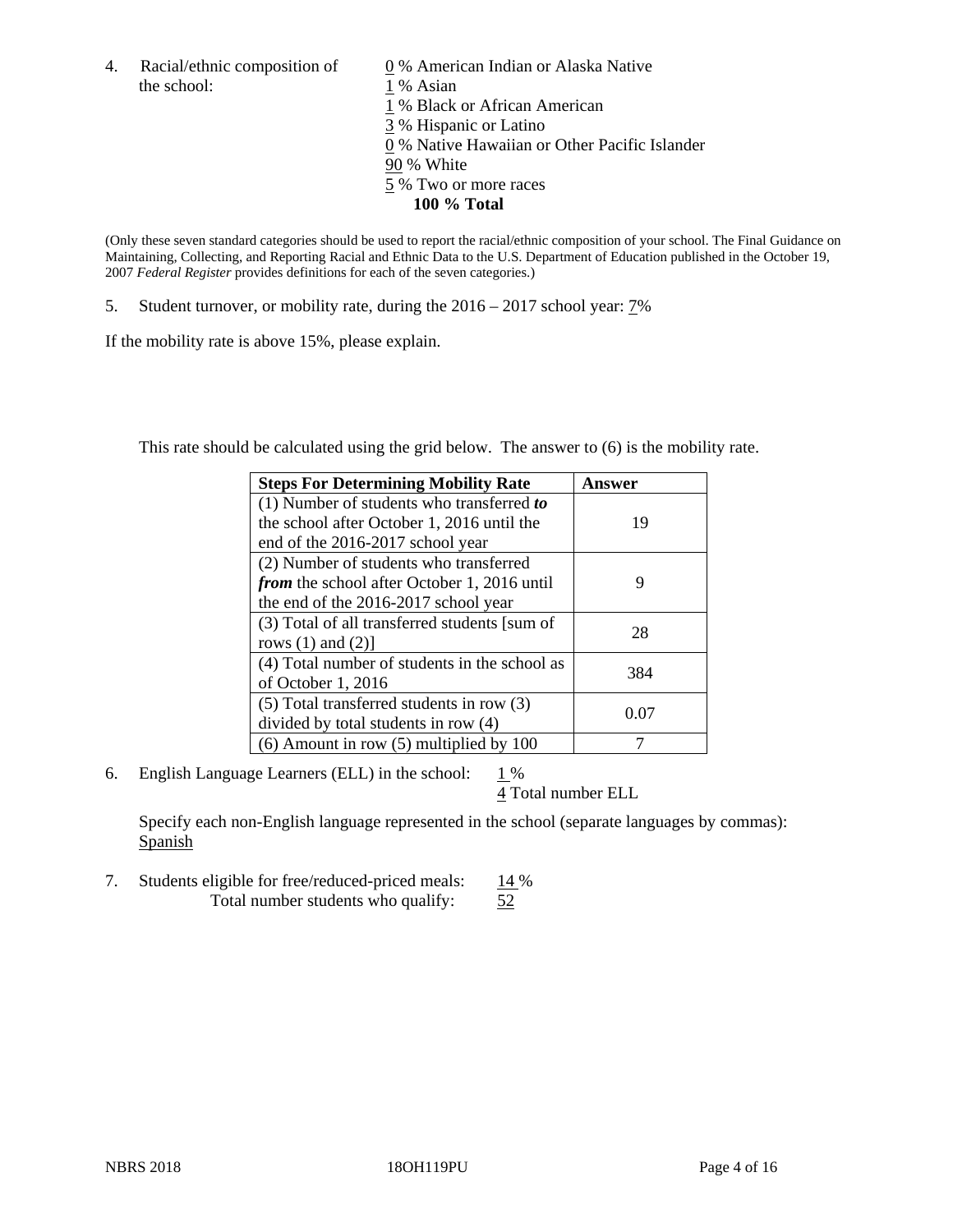59 Total number of students served

Indicate below the number of students with disabilities according to conditions designated in the Individuals with Disabilities Education Act. Do not add additional conditions. It is possible that students may be classified in more than one condition.

| 6 Autism                  | 3 Multiple Disabilities                               |
|---------------------------|-------------------------------------------------------|
| 0 Deafness                | 0 Orthopedic Impairment                               |
| 0 Deaf-Blindness          | 10 Other Health Impaired                              |
| 0 Developmentally Delayed | 10 Specific Learning Disability                       |
| 3 Emotional Disturbance   | 20 Speech or Language Impairment                      |
| 0 Hearing Impairment      | 1 Traumatic Brain Injury                              |
| 6 Intellectual Disability | $\underline{0}$ Visual Impairment Including Blindness |

- 9. Number of years the principal has been in her/his position at this school:  $11$
- 10. Use Full-Time Equivalents (FTEs), rounded to nearest whole numeral, to indicate the number of school staff in each of the categories below:

|                                                                                                                                                                                                                                | <b>Number of Staff</b> |
|--------------------------------------------------------------------------------------------------------------------------------------------------------------------------------------------------------------------------------|------------------------|
| Administrators                                                                                                                                                                                                                 |                        |
| Classroom teachers including those<br>teaching high school specialty                                                                                                                                                           |                        |
| subjects, e.g., third grade teacher,<br>history teacher, algebra teacher.                                                                                                                                                      | 18                     |
| Resource teachers/specialists/coaches<br>e.g., reading specialist, science coach,<br>special education teacher, technology<br>specialist, art teacher, etc.                                                                    | 8                      |
| Paraprofessionals under the<br>supervision of a professional<br>supporting single, group, or classroom<br>students.                                                                                                            | 12                     |
| Student support personnel<br>e.g., guidance counselors, behavior<br>interventionists, mental/physical<br>health service providers,<br>psychologists, family engagement<br>liaisons, career/college attainment<br>coaches, etc. |                        |

11. Average student-classroom teacher ratio, that is, the number of students in the school divided by the FTE of classroom teachers, e.g.,  $22:1$  22:1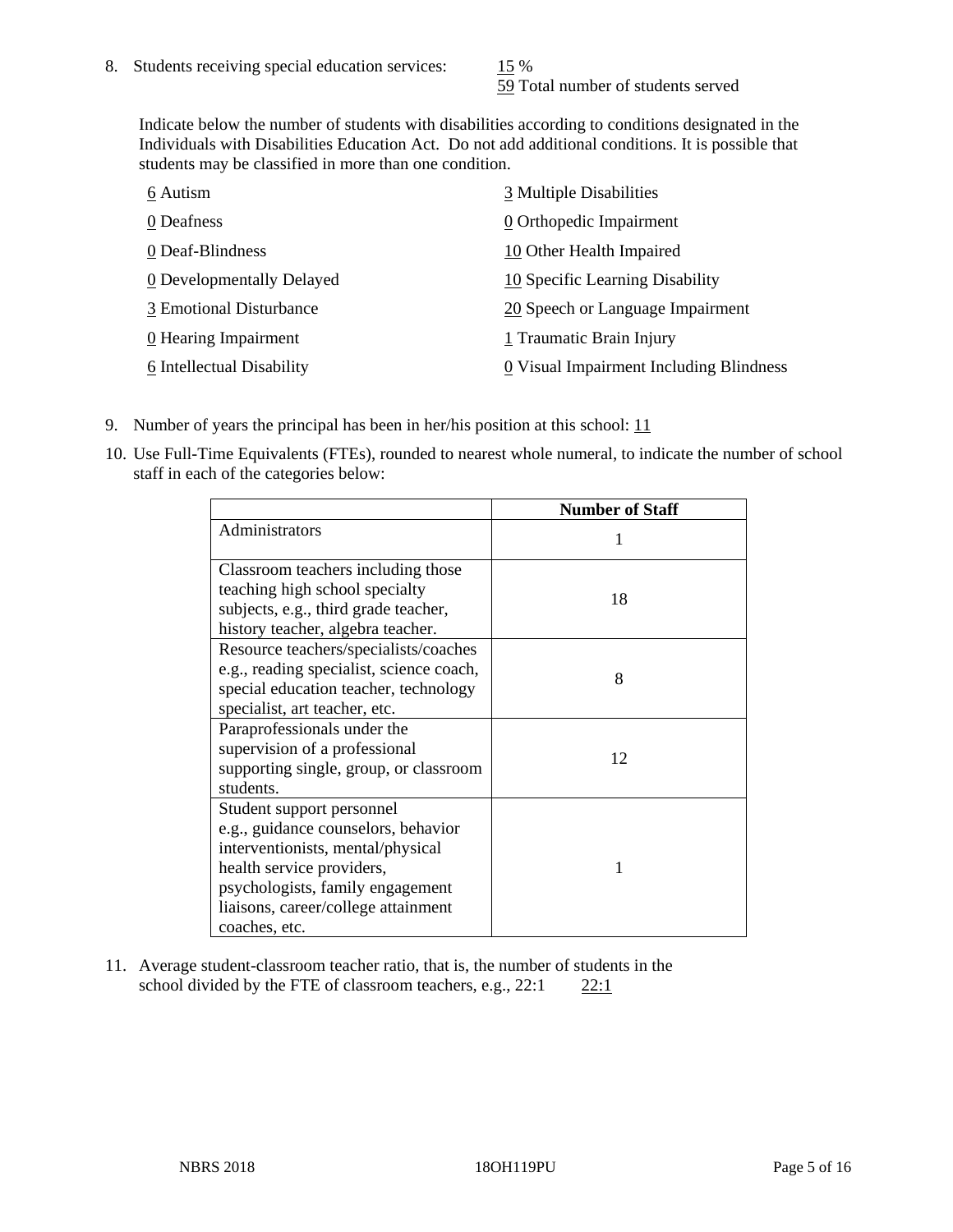12. Show daily student attendance rates. Only high schools need to supply yearly graduation rates.

| <b>Required Information</b> | 2016-2017 | 2015-2016 | 2014-2015 | 2013-2014 | 2012-2013 |
|-----------------------------|-----------|-----------|-----------|-----------|-----------|
| Daily student attendance    | 96%       | 96%       | 95%       | 96%       | 96%       |
| High school graduation rate | 0%        | 0%        | 0%        | 0%        | 0%        |

#### 13. **For high schools only, that is, schools ending in grade 12 or higher.**

Show percentages to indicate the post-secondary status of students who graduated in Spring 2017.

| <b>Post-Secondary Status</b>                  |    |
|-----------------------------------------------|----|
| Graduating class size                         |    |
| Enrolled in a 4-year college or university    | 0% |
| Enrolled in a community college               | 0% |
| Enrolled in career/technical training program | 0% |
| Found employment                              | 0% |
| Joined the military or other public service   | 0% |
| . Other                                       |    |

14. Indicate whether your school has previously received a National Blue Ribbon Schools award. Yes No X

If yes, select the year in which your school received the award.

15. In a couple of sentences, provide the school's mission or vision statement.

Twin Oak is committed to meeting the needs of each student and providing a quality education that instills the value of being a life-long learner.

16. **For public schools only**, if the school is a magnet, charter, or choice school, explain how students are chosen to attend.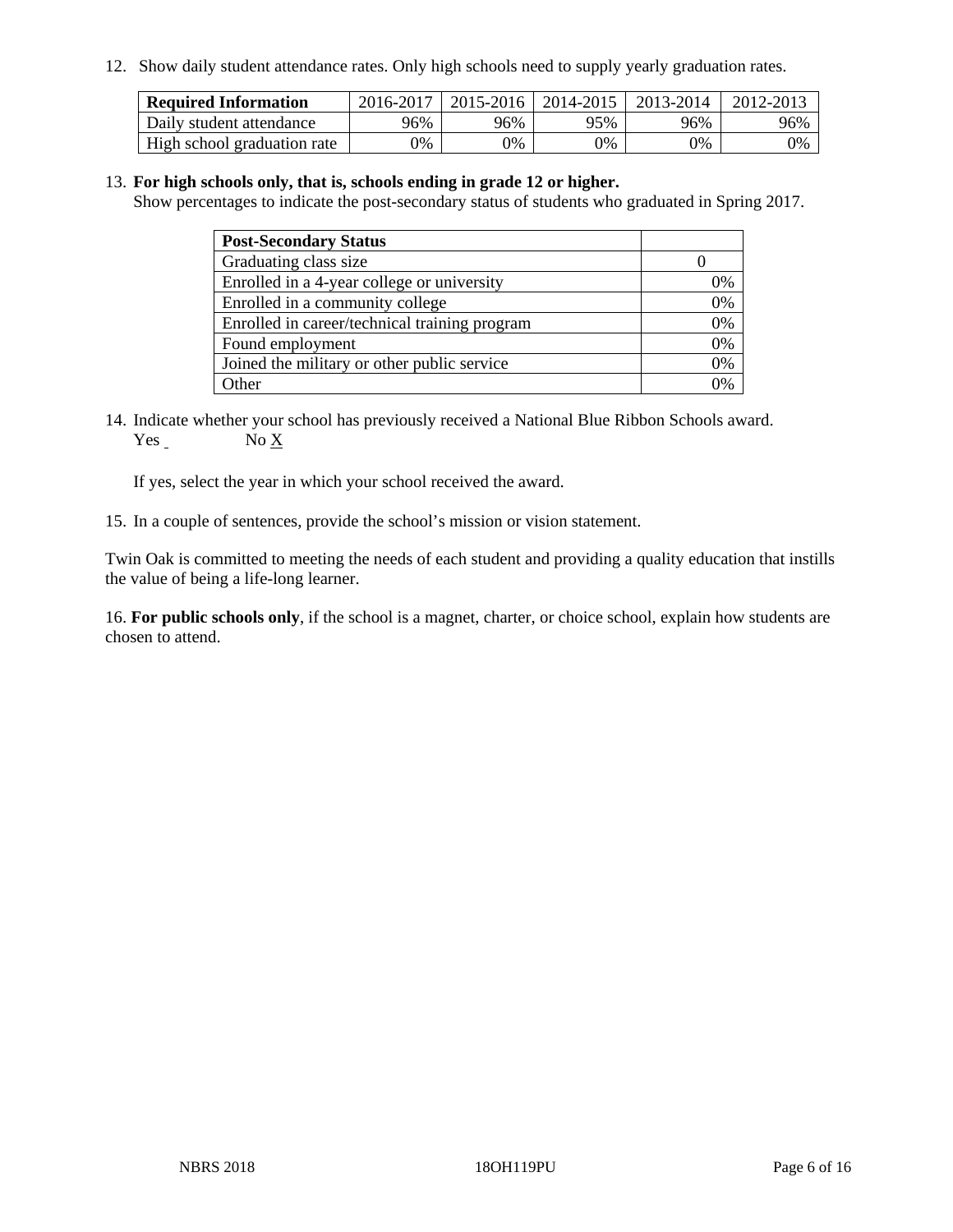# **PART III – SUMMARY**

Twin Oak Elementary School is located in the small city of Mount Vernon, Ohio approximately 50 miles northeast of Columbus, Ohio. Mount Vernon is the county seat of Knox County and was honored with the designation of "Best Hometown, 2017-2018" by Ohio Magazine. Our town has a strong tradition of educational excellence, with three colleges nearby: Mount Vernon Nazarene University, Central Ohio Technical College, and Kenyon College, one of the most prestigious colleges in the country. John Chapman, aka Johnny Appleseed, came to Mount Vernon during the early 1800s when Ohio had just become a state. He planted apple trees around the area which have continued to make the Mount Vernon area a popular destination for fall apple picking. Johnny Appleseed's earliest recorded landholdings were in Mount Vernon and his pioneer spirit lives on in our school. Although we face many educational challenges, we meet each one with a cheerful, can-do attitude.

It is important to us that our school is prepared to meet the needs of all students, because many of them are facing significant barriers to education. Over 50% of our students receive free or reduced lunch. Many of our students are being raised in single parent homes, by grandparents, or doubling up with family and friends because of homelessness. We have students who have parents in prison or family members who are struggling with addiction issues. Many of our families are considered the 'working poor.' Students come to school with a multitude of problems and differing home environments. School has become, for them, their 'safe place.'

If a child needs warm clothing, food at home, eye glasses, or someone to listen to him/her read, a staff member is on it. No child at Twin Oak is ever left behind because of poverty, lack of home support, or medical needs that are not being addressed. When students were not reading during the summer break, teachers, aides, and community volunteers created a summer reading program. Teachers work with students during the lunch/recess to complete schoolwork that can't or won't be done at home.

The Twin Oak Student Council supports a food drive that helps fill the local food bank which many of our families utilize. Fifth grade students run a school store, subsidized by the school budget, so students who are still hungry after lunch can buy a 25-cent snack. The Twin Oak Parent and Teacher Organization (PTO) supplies scholarships for many fifth graders to go to overnight camp. They also provide funding for field trips so that every grade level has an educational experience outside of school. The Twin Oak community members all work together so that our children are successful and provided the opportunities necessary to reach their true potential.

Mount Vernon City School District (MVCSD) serves over 4000 students in grades K-12, with six elementary schools, one middle school, and one high school. Twin Oak Elementary School is the newest school in the Mount Vernon City School District and was formed when two schools were consolidated. West School was built in 1877, and when it closed, its student population had dwindled to less than 100 students with a 90% poverty rate. Because of enrollment, West shared teachers with other schools and combined classrooms. Elmwood Elementary, built in 1917, had a growing population of about 250 students, and was over-crowded. Students had to exit the building throughout the day to gain access to other parts of the school. Both schools needed a change and the district found funds for a new building. The staff of each school spent time together, melding ideas and philosophies, creating a mission statement, selecting the redtailed hawk as school mascot, and suggesting the school name. Today, almost 13 years later, the Twin Oak students are more alike than different and their academic achievements are evident as all students have been recognized for their academic success and abilities.

Twin Oak is a school-wide Title 1 building with a dedicated staff of highly caring professionals who work every day to provide almost 400 students with the best educational program available. There are three classes at every grade level from all-day kindergarten to fifth grade. The students benefit from experienced teachers who work collaboratively to know each student academically and socially. Teachers plan together before school, during school, and after school discussing students and their needs.

Twin Oak uses data analysis to guide the assessment of student learning. The focus on all students and their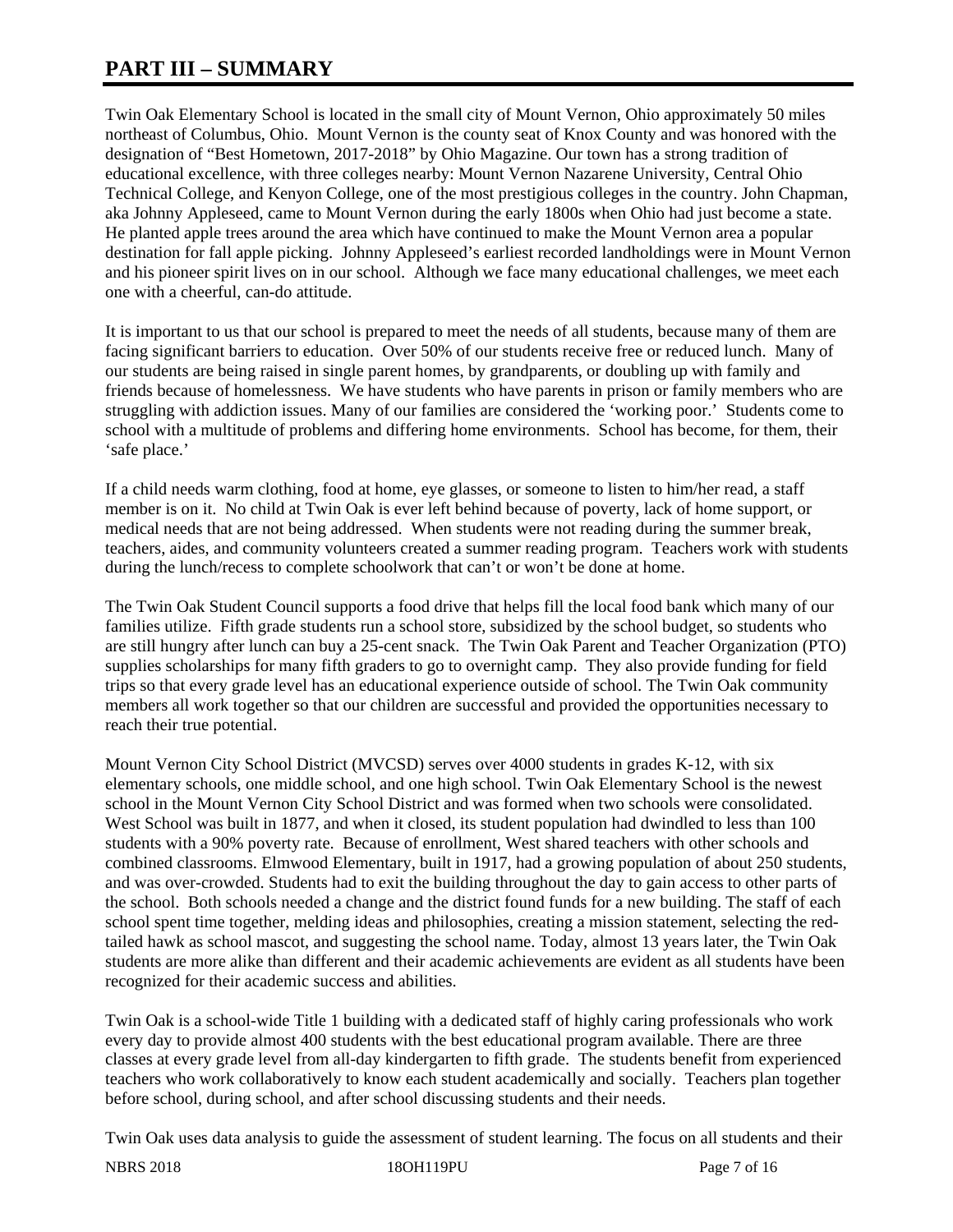individual needs provides a feedback system that allows modifications and strengthens instruction and directs interventions. The Ohio Board of Education recognized Twin Oak as a Momentum School in 2015 for exceeding expectations in student growth. Twin Oak is dedicated to children and their learning as well as their social and emotional growth and its staff is passionate about being the best opportunity for students every day.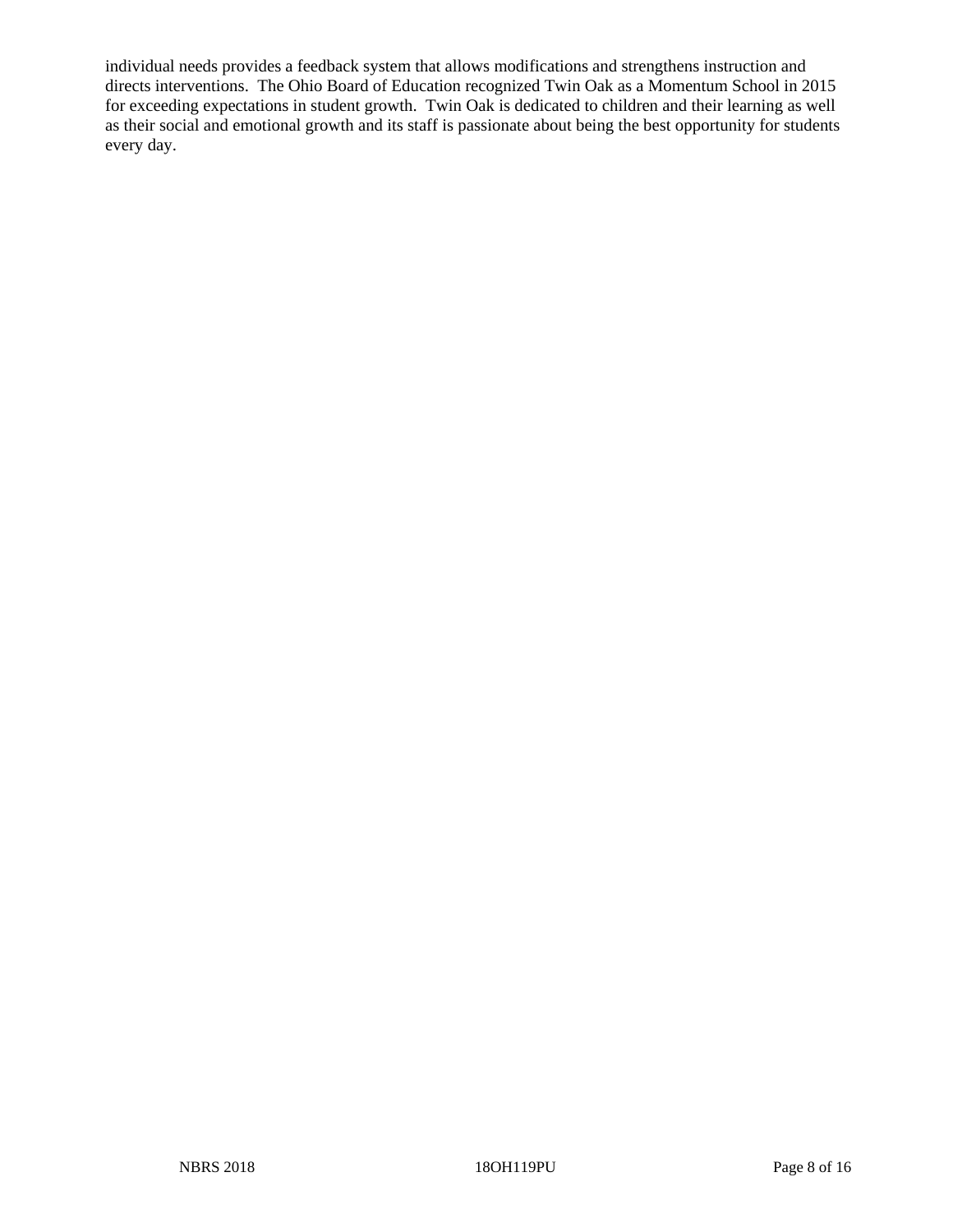## **1. Core Curriculum:**

Twin Oak's curriculum meets the needs of all students regardless of their ability levels. Twin Oak teachers follow a challenging curriculum that is aligned with Ohio Learning Standards and Common Core State Standards (CCSS). Lessons are based on educational objectives that are differentiated according to student needs. Students know and understand the content standards they are learning through the 'I Can' statements that are posted in 'kid-friendly' language in classrooms. Using assessment data, teachers plan engaging lessons that are targeted to address their students' strengths and weaknesses.

English Language Arts (ELA) is taught employing a balanced approach to reading instruction within a daily 90-minute literacy block. Using a combination of Fountas & Pinnell's Literacy model and the supplemental materials provided by board-adopted materials, students are instructed using a framework that utilizes whole group, small groups, and individual learning opportunities. Teachers use running records, 'Concepts of Print', the 'Developmental Reading Assessment 2 ' or the 'DRA Word Analysis' to determine their students' reading levels and determine how their struggling readers attend to and work with words. Guided reading, mini lessons, interactive read aloud, and word work lessons are planned according to these needs. The Book Room is utilized by all K-5 teachers to select books for guided reading. Teachers use supplemental materials to teach students at the upper grades how to go inside text for close reading and how to cite evidence to support opinions in their writing. Students begin writing in kindergarten with direct instruction for students as they move from invented spelling to standard spelling. The writing process is taught beginning in kindergarten. At all grade levels, instruction links literacy to the state standards with integrated activities to write about complex subject matter in print and electronically.

Our district's adopted K-5 curriculum is aligned to the Common Core State Standards for Math, with a focus on the 8 Mathematical Practices. Number sense, vocabulary and computation in the primary grades are the foundation for higher level problem solving in the intermediate classrooms. At all grade levels, students are guided from concrete to abstract problems solving, using models and hands on experiences. Technology is incorporated throughout the math curriculum and discourse is encouraged, so students gain experience explaining their mathematical strategies clearly and concisely. Differentiation is a key part of the curriculum, allowing students to receive the level of support that each individual needs. Calibrating the enrichment and rigor to just the right level helps all students achieve to their full capacity.

In science, students participate in hands-on activities based on the Ohio State Science Standards. Science has been enhanced this school year by a new STEM Lab that Twin Oak staff members converted from an old computer lab. From the lime green walls with scientific terms written in large, bold, black letters to two 3-D printers, the STEM Lab has created an open area for science, technology, math, and engineering activities. STEM lessons are provided for teachers to use during their weekly visit to the Lab. Students produced science projects for a Science Fair that encouraged students to ask questions and find answers displaying on tri-folds what they had learned. Parents and community members visited the Twin Oak Science Fair on the day that the students became the teachers.

In social studies, students study families, examine their local community, and study the state and then the country. Throughout their investigations, they also examine geography, government, and economics. Third grade students make products to sell at the December Holiday Shop learning entrepreneurial skills in the process. This year they created a Twin Oak Foundation with their profits and encouraged other students to write opinion pieces asking for funding for specific school projects. Fourth graders travel to the state capital to visit the State House and see first-hand how state government works. Fifth graders attend a Junior Achievement program in Columbus which provides a realistic opportunity to experience the responsibilities of citizenship in a free enterprise system. Our Veterans' Day Program draws community member who have served our country. Many tears are seen when the students sing patriotic songs that honor the visitors who attend the program, and then, when the veterans are presented with red carnations at the end of the program.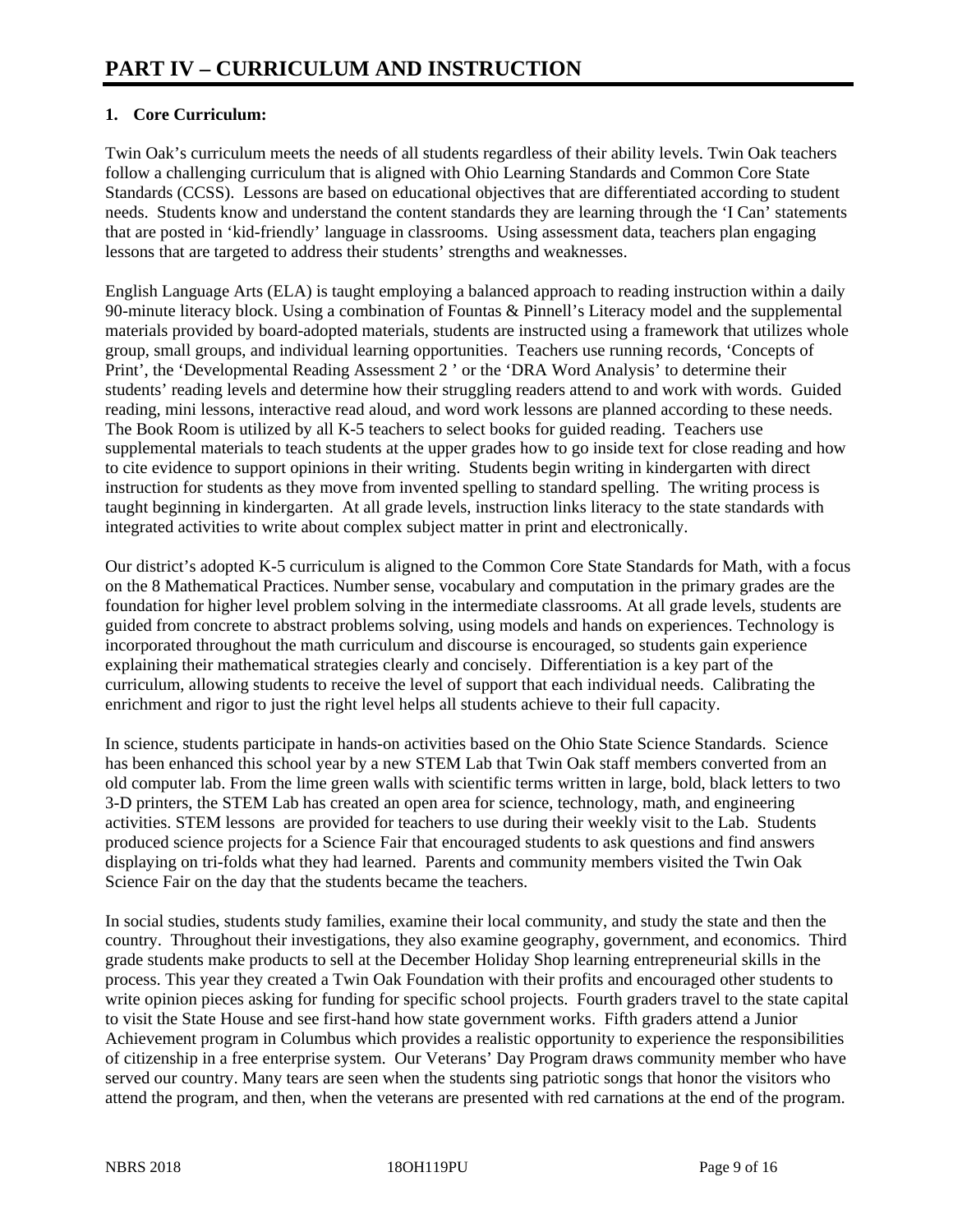#### **2. Other Curriculum Areas:**

Twin Oak Elementary K-5 students participate in additional classes to enhance the core curriculum. Art, Music, Library, and PE provide opportunities for support and integration with the regular classroom. Students have 45-minutes for these specials weekly.

The art curriculum incorporates a variety of 2D, 3D, and digital art media like drawing, painting, collage, and kiln-fired ceramics Student artwork is shared through an online art gallery. In addition, student artwork is displayed throughout the school and in local businesses. The art curriculum has an interdisciplinary focus: fourth grade students create plaster fossils to connect with science and kindergarten students create mixed media mice while studying nursery rhymes in ELA. Fifth graders can attend a noontime Art Club. Students help create artwork for the sets of the school's musicals, 'How the Grinch Stole Christmas' and 'Where the Wild Things Are'.

Students at Twin Oak become musically literate by learning folk music across cultures. By singing and playing folk music, students understand the patterns and components of great masterworks of classical and world music. Students develop their understanding of music through the use of percussion, wind and string instruments. The Mount Vernon area is adjacent to the northwestern edge of the Appalachian region, and many fifth graders experience their musical heritage, by learning advanced concepts of music theory and by studying the science of sound by learning to play Appalachian (Mountain) dulcimers. All students take part in a musical performance either on Veterans' Day, the winter 3-5 musical, the spring K-2 musical, the Kindergarten Nursery Rhyme program, or the Grade 5 Show Case in May.

The Twin Oak Physical Education program is based on the Ohio PE standards. Second and fifth graders are required to complete a comprehensive physical fitness assessment throughout the school year with results tracking annual progress and growth. Fourth graders participate in, 'Crunch Out Obesity', a 6-week program sponsored by the Knox County Health Department, Knox Community Hospital, the United Way, and the YMCA. This program provides students with exercise balls for workouts at home and at school. The students write daily about the exercises they are doing, their diet, their sleep habits, and how they can improve and stay healthy for life.

The Twin Oak Library/Media Center is the heart of our school! It's located at the center of our building and students see new and interesting books showcased on bulletin boards and display cases inside and outside the library walls. Students visit the library to listen to stories, check out books, and learn library skills. Teachers visit the library to find interesting books that support their lessons and to find an enticing read 'aloud' that students will pick up to read again. Authors visit to inspire young writers and illustrators. The Twin Oak Library's goal is to instill a love of reading and to inspire lifelong learners. This happens every day through book clubs, library helpers, favorite book contests, and student /teacher competitions in a 'Battle of the Books'. A love of books is encouraged and cultivated in the library and all across the school environment.

Students have access to Chromebooks and are learning keyboarding, publishing writing, making presentations, doing online research in K-5 classrooms, and taking part in activities that reinforce the State Standards. Teachers use Google Classroom to provide students with resources and assignments, accessible from school or home, and to differentiate instruction and encourage collaborations. On-line technology programs are utilized beginning in kindergarten to provide intervention, extra support, reinforcement, and enrichment of concepts, available through the math and reading curricula. Classrooms have interactive Smart Boards to support instruction. Technology safety and digital citizenship are taught and monitored across the grade levels.

Because many of our students are lacking the skills necessary to be successful socially, behaviorally, and academically in school, teachers use a wide range of instructional strategies and supports when working with diverse classrooms of students. "Second Step", a research-based social emotional learning curriculum, is taught weekly by the K-5 classroom teachers. Thirty- to forty-minute lessons, to increase social emotional competence and decrease problems, are a focus of this program. Strategies for de-escalation and self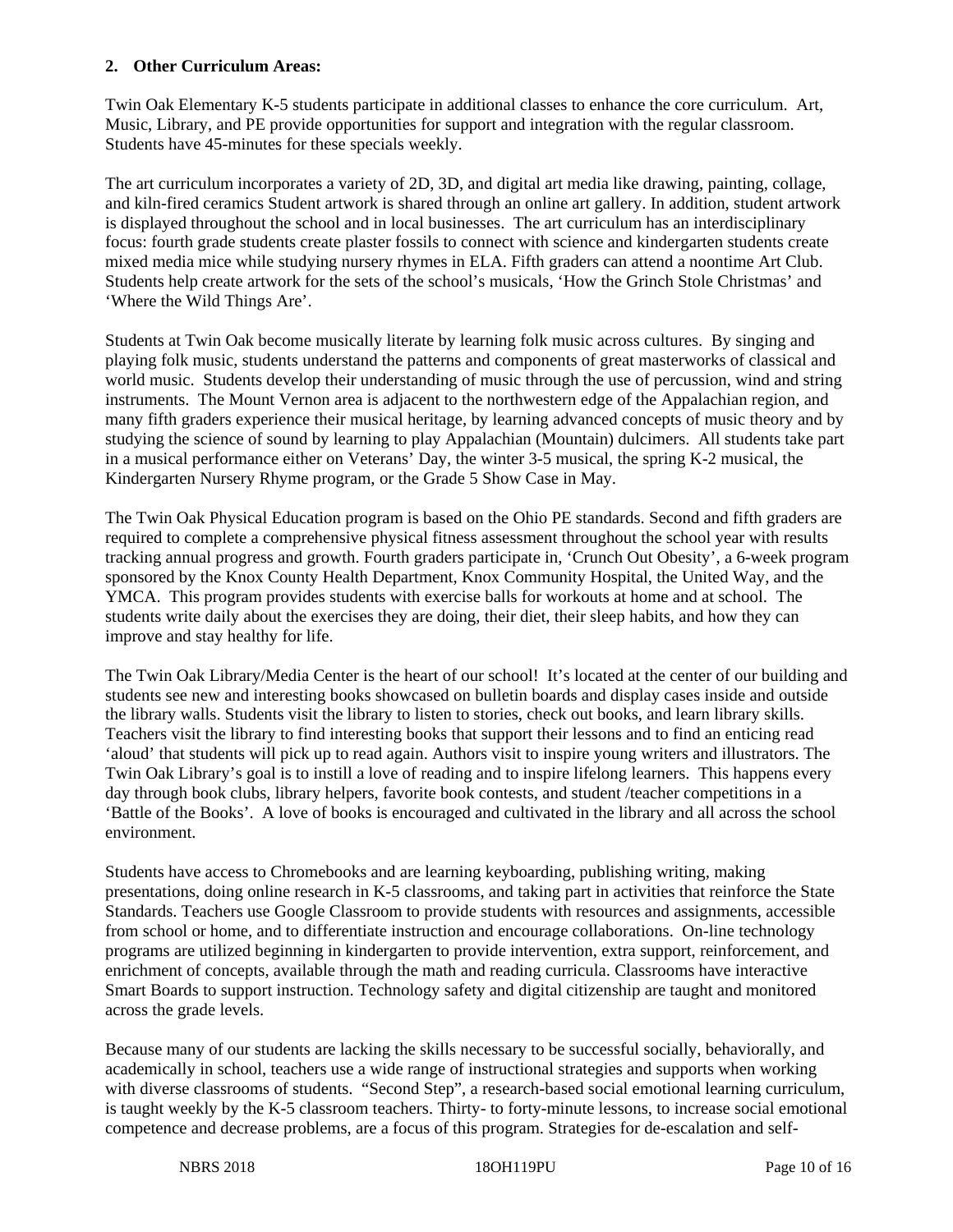regulation have provided students and teachers with common language across the school environment allowing students to problem-solve when encountering challenging situations.

#### **3. Instructional Methods, Interventions, and Assessments:**

Teachers use a variety of instructional practices to engage and motivate each child through whole group lessons, guided math and guided reading groups, centers, cooperative learning, hands-on activities, inquiry learning, conferencing, project-based learning, and online programs for reading and math. Teachers provide differentiated instruction in the regular classroom and resource room whenever interventions and extensions are needed. Special education teachers often provide specially designed instruction within the regular classroom.

The Twin Oak staff believes that all students can and should be successful in school. Understanding what a student knows is an important first step in attaining that goal. To determine reading levels, Title 1 teachers, special education teachers, and classroom teachers, use diagnostic tests such as the DRA 2 and the DRA Word Analysis assessments. Teachers use curriculum-based assessments in the Board-adopted math program to determine math levels. Supplemental online programs such as Study Island and Khan Mappers provide in-class interventions and enrichment at the upper elementary levels and identify student achievement levels. Successmaker Math and Successmaker Reading provide grade level equivalents to provide K-5 teachers with additional information to understand where students are academically and what they need to make growth.

Group and individual tests are given to students to monitor progress and determine educational needs and mastery levels. At the beginning of the school year, the Measure of Academic Performance (MAP) in reading and math is administered in grades 2-5 and then in January and April to monitor progress and growth. A state-approved reading diagnostic is given to K-3 students to determine if they are 'on track' for reading success. Not 'on track' students receive a Reading and Monitoring Plan (RIMP) which is developed with parents to address the student's needs. Kindergarten students take the Ohio Kindergarten Readiness Assessment (KRA) in the fall and the Ohio State Tests are administered to students in third grade through fifth in ELA, math, and science in the spring.

Teacher-Based Teams (TBTs) meet weekly to examine assessment data to determine which students are making growth and which interventions are effective. Referrals are made to the Response to Intervention (RtI) Team when students are at risk. Tier 2 interventions are implemented, and if not effective, then the RtI Team recommends Tier 3 interventions. Progress monitoring for academic improvement and growth continues. When the Response to Intervention Team determines that students have not made sufficient progress after implementing Tier 2 and Tier 3 interventions, testing for special education is initiated. If a student qualifies for an Individual Education Plan, specially designed instruction begins. Students who are identified for special education may qualify for speech intervention, occupational therapy, physical therapy, academic, and/or behavioral interventions.

Leveled Literacy Intervention, Fast ForWord, Orton Gillingham and the Fast ForWord Reading Assistant, all Tier 2 interventions, help striving readers develop and strengthen the cognitive skills necessary for reading successfully by directly and intensely targeting their deficits. Students who still struggle with decoding and spelling may be referred for the Tier 3 Wilson Reading Program. This instruction is interactive and multi-sensory, teaching the children the total construction of words, helping them internalize the sounds and syllables necessary for reading and spelling. In math, students have online custom courses in the Successmaker Math Program as well as Ten Marks and Extra Math tutorials. The Go Math Program offers re-teaching interventions for K-5 students who need more assistance in understanding math concepts.

Students identified as gifted are served by teachers differentiating and providing enrichment in content areas in the classroom. Those identified as gifted in math are served through a pullout program in grades 4 and 5. These students are identified through their scores on Measures of Academic Progress (MAP). Fourth grade students work through the grade level curriculum with many challenging extras, while the grade 5 students are formally accelerated to sixth grade math. Twin Oak students who are identified as superior cognitive (through whole grade screening in grades 2 and 4, with the Iowa Cognitive Abilities Test, or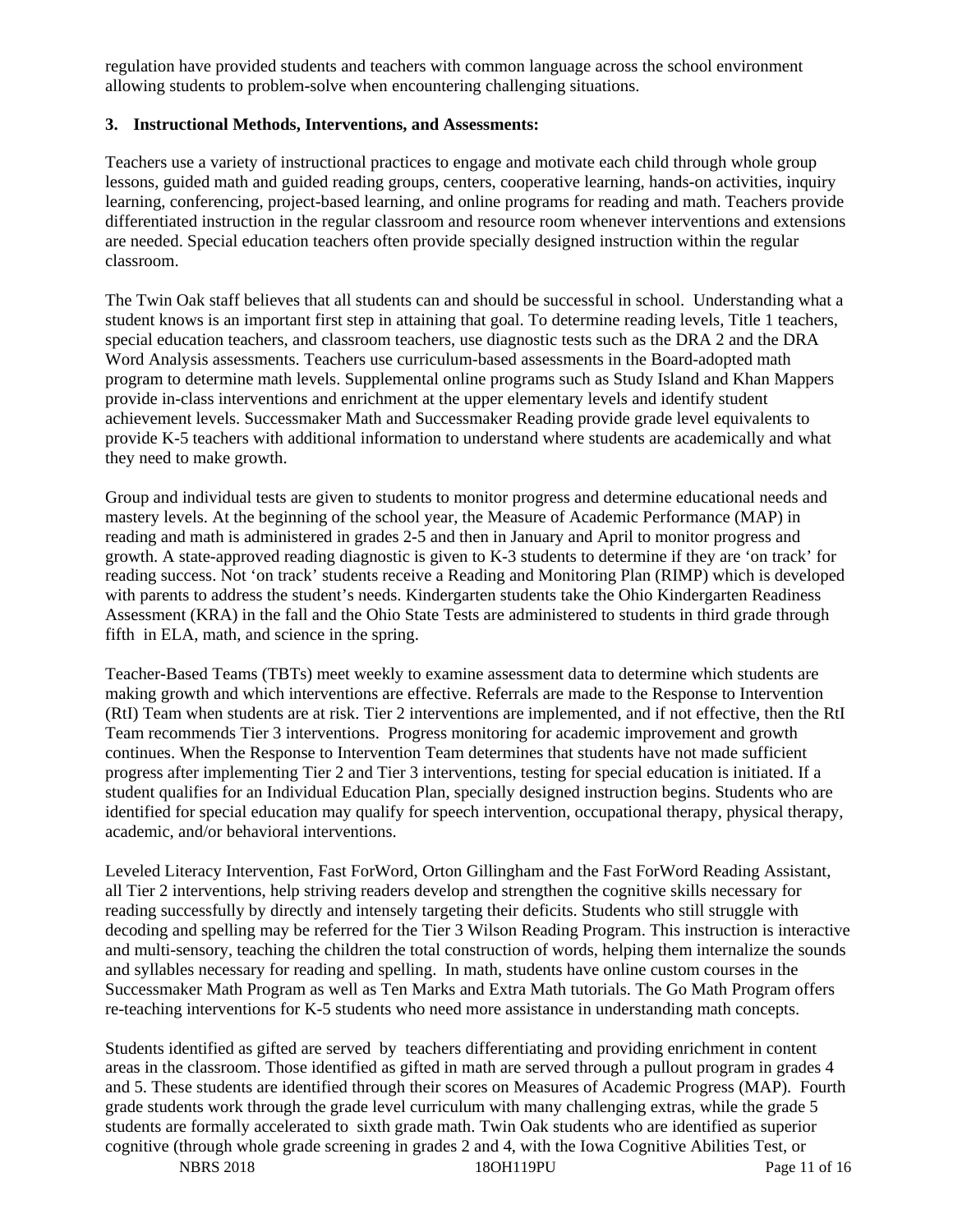individually by referral, or MAP scores) participate in a community of advanced learners known as the Challenge Seminar which meets monthly to develop relationships with others of similar abilities, to strengthen their social skills, and to increase their awareness of the talents within their peer group.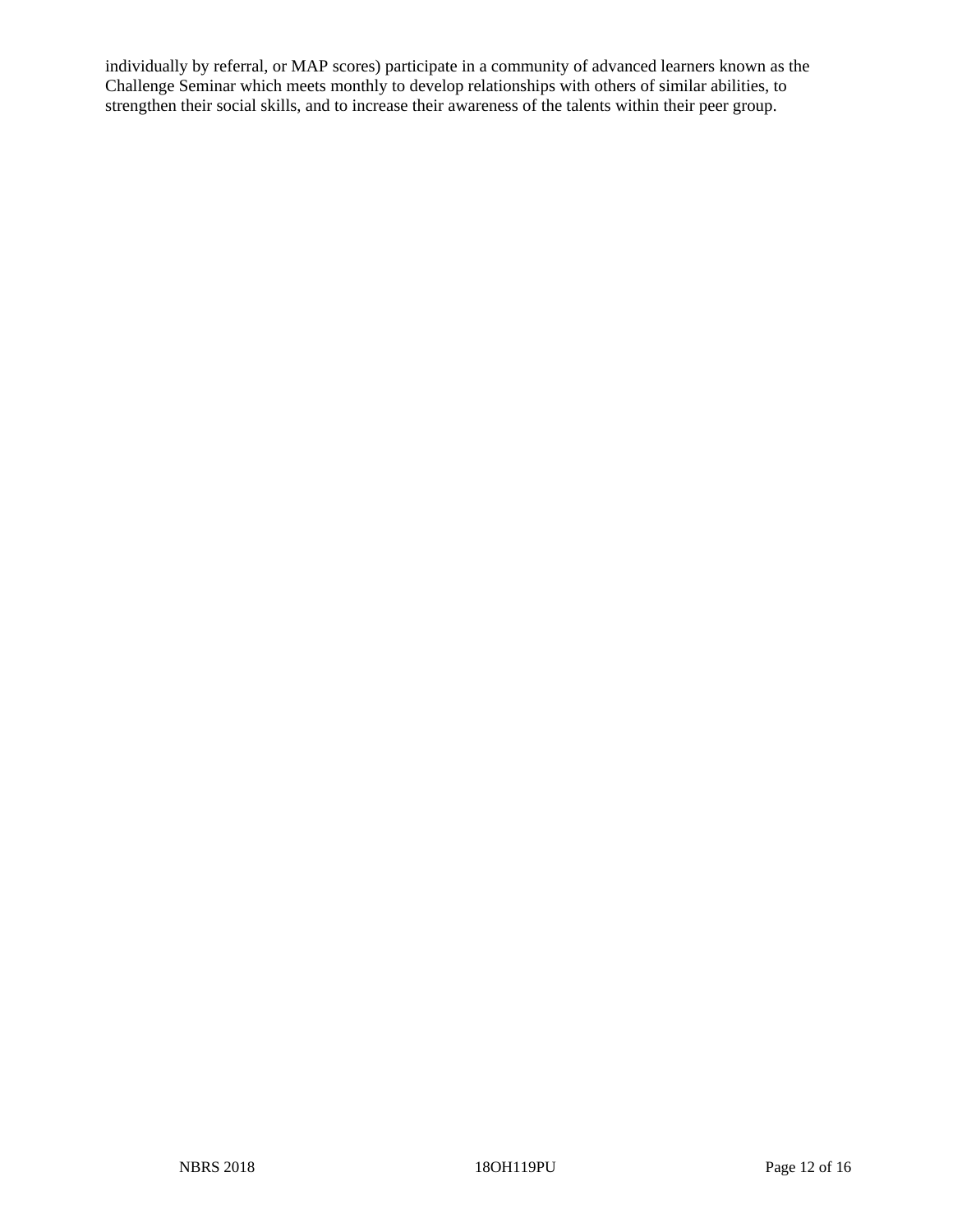### **1. School Climate/Culture:**

The Twin Oak day begins when students are met by smiling staff members at arrival areas. Morning announcements include students listening to musical selections while walking to class. The "Pledge of Allegiance" is said together, birthdays are announced, and special information of the day is shared.

The Twin Oak staff uses PAX, The Good Behavior Game (GBG) strategies to create a positive, risk-free environment. These strategies encourage daily cooperation, self-control, and emotional regulation giving the students and teachers a common language and increasing the sense of community. The harmonica is used to gain attention during transitions within the building, in the cafeteria, and in the specialized classes. An example of a Good Behavior Game could be students staying on task during a 20-minute center rotation. The prizes rewarded are simple, cost no money, and give students a 30-second break to do something silly.

Working together, teachers and students created a continuum of positive behavior supports (PBIS) that describes expected behaviors of Twin Oak students. Using the red-tailed hawk school mascot, the HAWKS matrix was created: Have Respect for Self and Others, Act Responsibly, Work Together, Keep a Positive Attitude, Stay Safe. Expected behaviors are addressed for the classroom, playground, hallways, restroom, cafeteria, and bus. Students learn behavioral expectations and earn 'HAWK Caught Being Good' tickets. Daily class meetings offer students an opportunity to start the day by promoting social problem solving and encouraging emotional growth. Students give compliments to each other, or ask for a compliment, or often share that they are wishing someone in their home, 'well'.

Student partnerships are a key part of the Twin Oak culture. Student Council members adopt a Primary classroom to mentor. Student Council is collecting 400 pounds of plastic bottle caps/lids for a playground Buddy Bench. Intermediate and Primary classrooms do buddy reading, work in the STEM Lab together, and when a school event could use an older student, help a younger one. Bus and car dismissal partners provide opportunities for the older students to be role models.

Weekly Teacher-Based Team (TBT) meetings, monthly Building Leadership Team (BLT) meetings, monthly staff meetings, Common Planning for grade level teams, weekly teacher/ principal meetings encourage everyone to be focused, supported, and heard. Teachers know their contributions are essential and make a difference. Teachers are supported by the administration through positive words and an open door policy of support. It takes time and patience from everyone and Twin Oak is a collaborative place where being positive is encouraged, valued and celebrated.

## **2. Engaging Families and Community:**

At Twin Oak, we have strong home/school/community connections. Families are invited to be active participants in their child's educational experience. At curriculum meetings, primary and intermediate teachers share with families how their child will learn and how they can help. The November conferences update parents and progress reports are sent home quarterly. Grades 2-5 parents have access to an online reporting system which provides information regarding grades and assignments.

Twin Oak has great volunteers who are parents, grandparents, college students, community members, and even older siblings. Volunteers can be found in the library, chaperoning field trips, and tutoring students. The Twin Oak Parent/Teacher Organization (PTO) sponsors student and family events throughout the school year. PTO movie nights provide families an opportunity to watch movies together on the large screen that was purchased through PTO fundraising efforts.

The Twin Oak website and teacher web pages offer school and classroom information. The Twin Oak Twitter account provides pictures of school events and the Twin Oak newsletter and classroom newsletters are posted on the school's website. Twin Oak is a Title 1 school and parent involvement funds support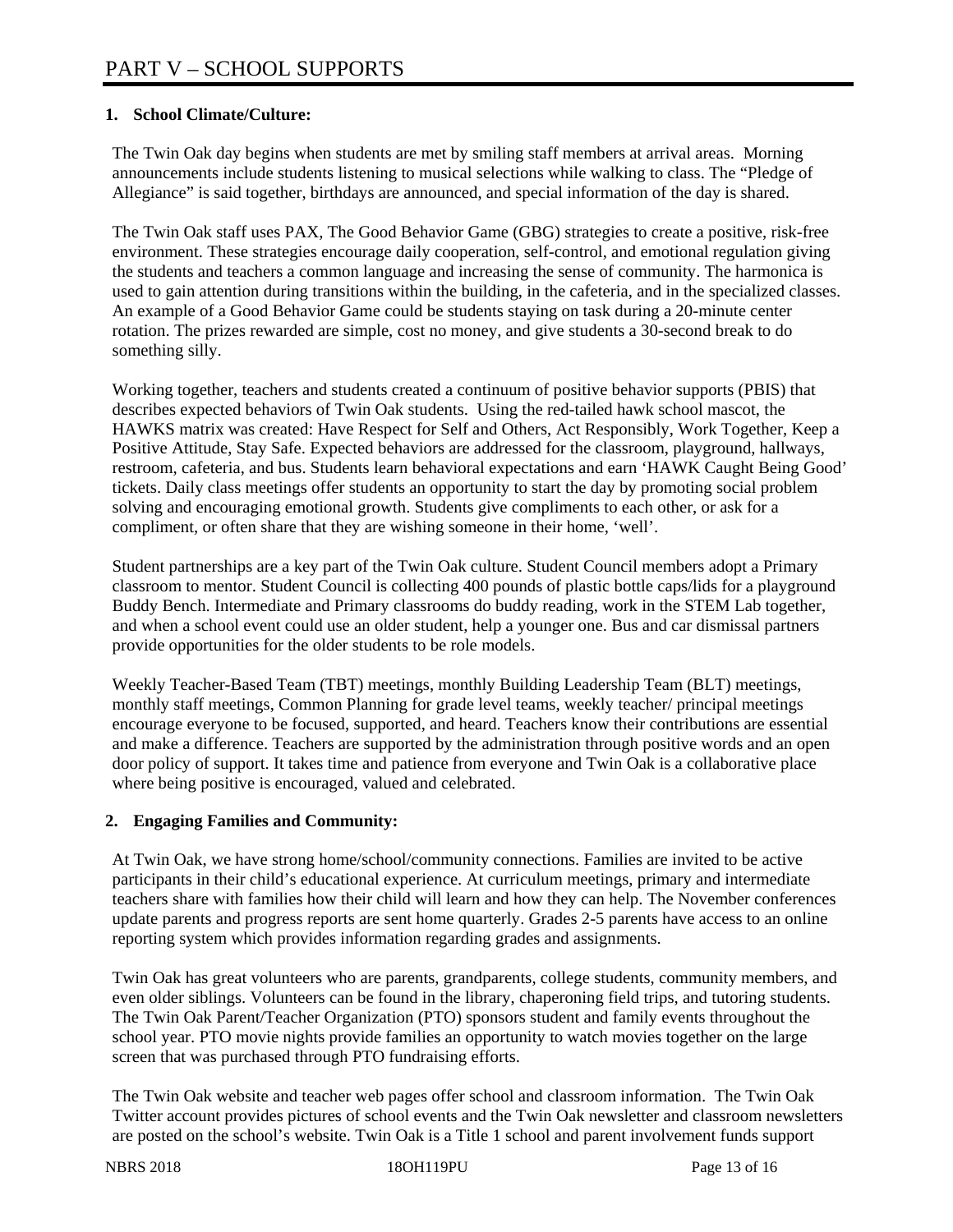communication folders, home/school reading bags, take-home books, and family events. Communication is valued and essential at Twin Oak.

It is important for our students to experience real life events and make connections. Mount Vernon Nazarene University (MVNU) sends their students to Twin Oak for educational field experiences and this year our 4-5 students were invited to an MVNU Character/Basketball event. A representative from the Ohio Department of Agriculture and the Knox County Auditor visited fourth graders to talk about their job responsibilities. These students later visited the county fairgrounds to learn more about the agricultural program in Knox County. Local engineers came to Twin Oak and taught fifth graders how to construct bridges and then these engineers volunteered when the students had a Junior Achievement field trip. Partnerships with the community are important. Our students are meeting individuals who have jobs and responsibilities in the real world.

The community is supportive in many ways. Twin Oak teachers have received technology grants from the local power company. The Ariel Foundation in Mount Vernon has fully funded the Fast ForWord intervention program at Twin Oak for years as well as the fifth-grade overnight field trip in May. The Salvation Army of Mount Vernon provides a free after-school program for students. Twin Oak enjoys a solid foundation of community support which makes learning engaging and meaningful for our students.

#### **3. Professional Development:**

Participating in professional development opportunities allows our teachers to continue to grow as educators, and as they grow, so do their students, and our professional learning community. Twin Oak teachers create Professional Growth Plans that outline personal goals for the upcoming year. Teachers focus on one goal for Student Achievement/Outcomes for Students and the second goal for Teacher Performance on the Ohio Standards for the Teaching Profession. Twin Oak's professional development goals center on the social emotional and academic growth of all students by providing teachers with the tools they can use to address the needs of each child.

Mount Vernon has a rising drug use problem and it is important that our school is prepared to meet the needs of all students, because many of them are facing significant barriers to education. Our students need to be empowered through awareness, education, and action. Twin Oak's professional development has included the Second Step Program as a resource to assist in the area of social-emotional skills development.

The Twin Oak staff began a year-long book study, Lost at School: Why Our Kids with Behavioral Challenges are Falling Through the Cracks and How We Can Help by Ross W. Greene Ph.D. The Collaborative & Proactive Solutions approach to understanding behavioral challenges and a non-adversarial approach for improving communication described in this book are providing teachers with the tools to better understand students. Teachers are actively using this approach to ensure a safe and productive environment in classrooms and around the school.

Twin Oak has embarked on two years of study to assist teachers in their ability to meet the needs of gifted students and how to differentiate effectively. Whole group and grade level discussions provide opportunity for learning about the characteristics of this unique population and utilizing the shared knowledge to better meet their academic, social and emotional needs.

The Measures of Academic Progress (MAP) professional development has been district-wide and has focused on analyzing the data collected from the online tests. The assessments enable teachers to gather information for each student. Based on the knowledge of where each child is in terms of readiness to learn, intentional strategies can be used to increase growth in math and reading comprehension. Several training sessions have allowed teachers to develop expertise on the assessments and to fully immerse themselves in the data. We are committed to maximally leveraging our student assessment data into positive educational outcomes for our students.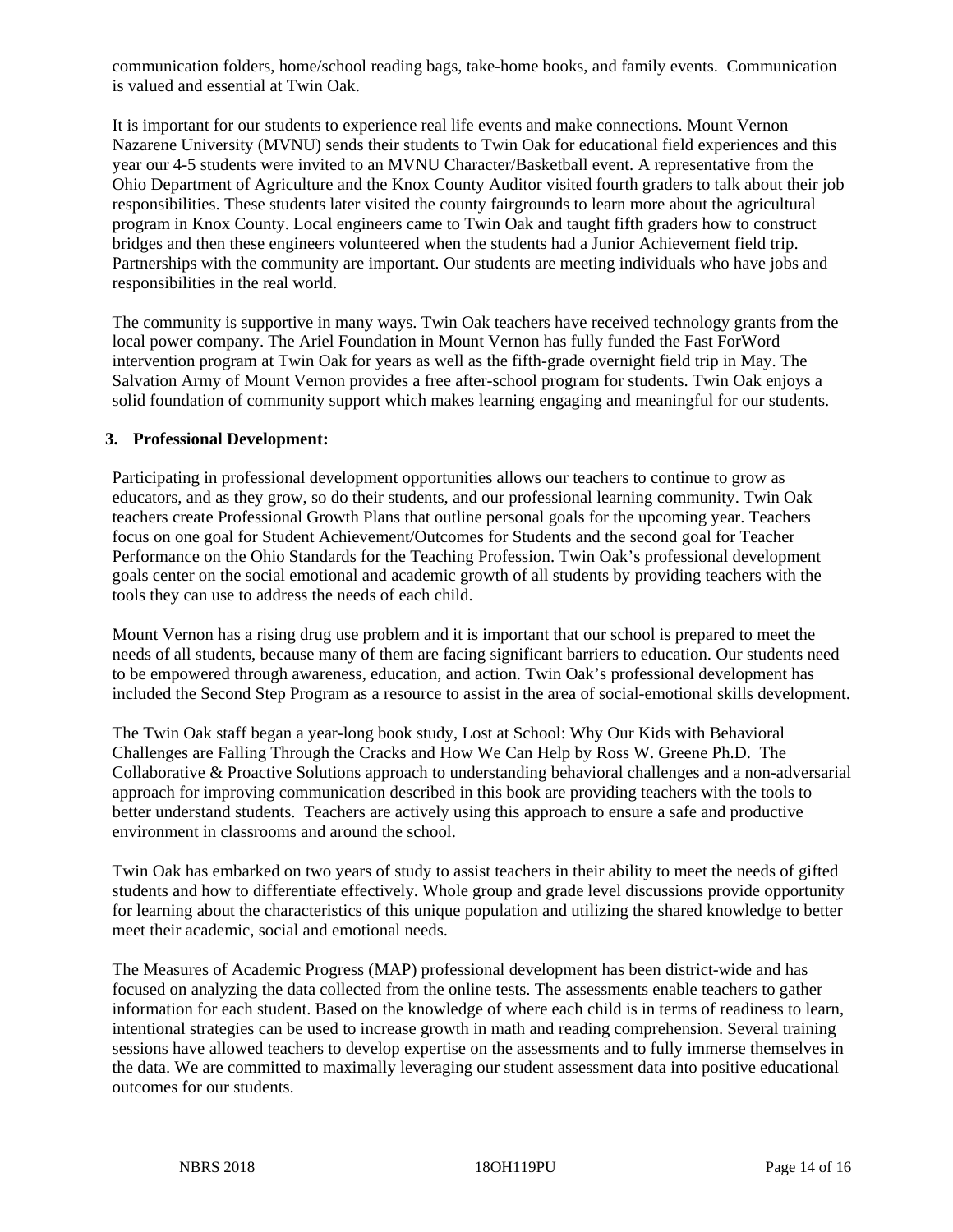#### **4. School Leadership:**

Twin Oak has a strong team of professionals who work together for every student's educational success. Teachers meet weekly for 40-minutes in Teacher-Based Teams (TBT), to discuss and analyze student data. The Building Leadership Team (BLT), made up of teachers and the principal, meets monthly to review the data compiled by the TBTs, looks at PBIS data, and makes decisions for building improvement. A teacher representative, along with the principal, is on the District Leadership Team (DLT) which meets monthly bringing information regarding district initiatives to the staff.

Twin Oak has a principal who works collaboratively with all staff members offering support, motivation, and an open door for anyone who has an idea, a suggestion, or a concern. A master schedule provides grade level common planning allowing the principal to meet weekly with the grade level teams. The Response to Intervention team meets weekly with the principal, psychologist, and teachers to monitor the progress of those students in intervention.

There is no assistant principal or dean of students at Twin Oak, but there are staff members who assume informal leadership positions without having conventional titles. An experienced kindergarten teacher is the 'Teacher-in-charge' when the principal is out of the building. The Twin Oak social worker meets with students to address social emotional and discipline issues and contacts parents as needed. Another teacher serves as the vice president on the Parent/Teacher Organization. Twin Oak teachers serve on district curriculum committees. Teachers have collaboratively created a Twin Oak STEM Lab. Staff members have learned the ALICE drill protocol (Alert, Lockdown, Inform, Counter, and Evacuate) to keep students safe. The physical education teacher heads up an annual program called 'Jump Rope for Heart' that teaches students about supporting research to help people with heart problems. He also works with the PTO to design the annual Fit a Thon that provides students with time to exercise during the school day and raise money for the school.

The Twin Oak Mission states that Twin Oak is committed to meeting the needs of each student and providing a quality education that instills the value of being a life-long learner. The school community works together to realize that vision so students can learn in an open and secure environment. Shared and collaborative leadership with all stakeholders on the same team works well at Twin Oak. All staff members are leaders and willingly take on that role.